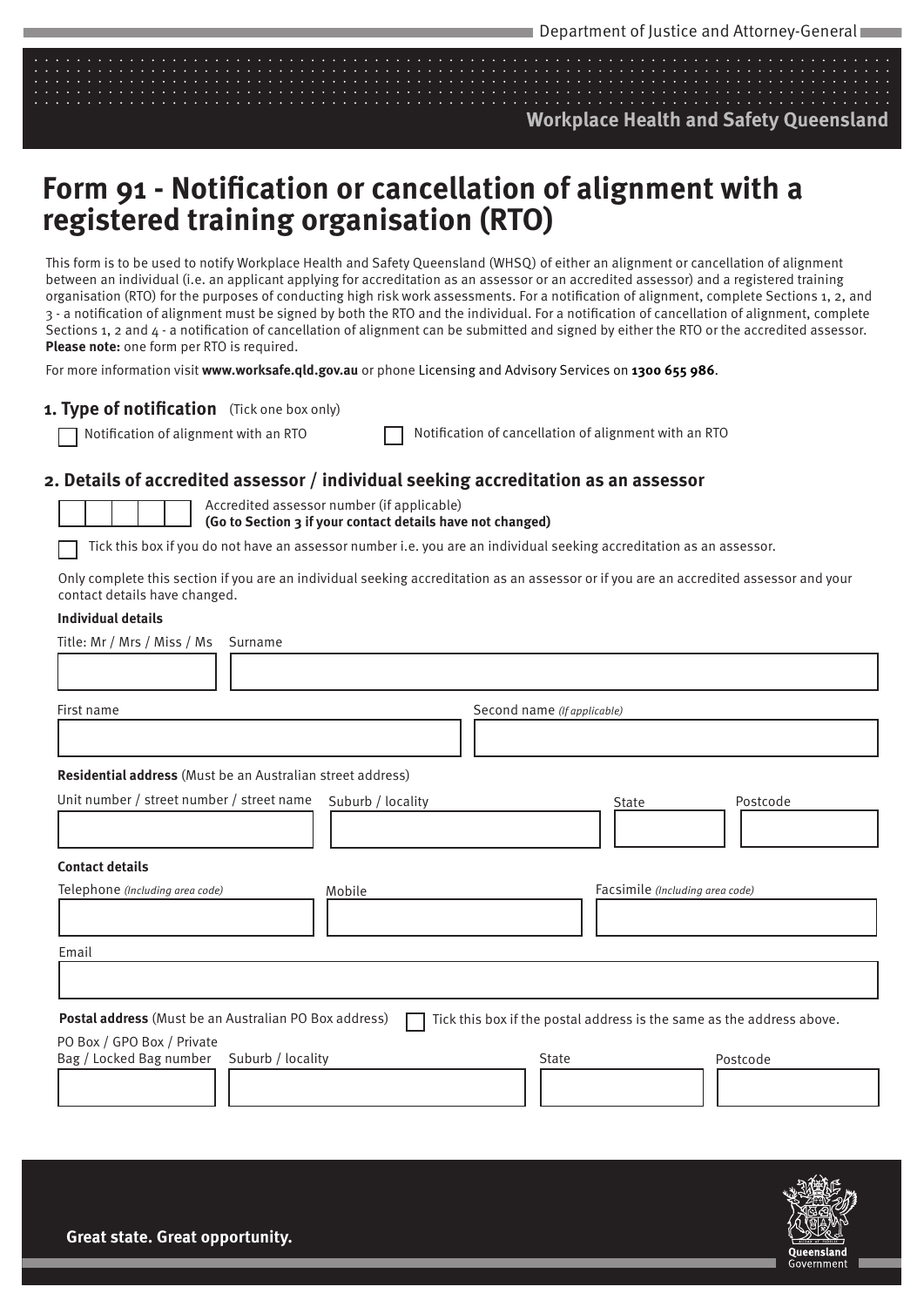## **Form 91 - Notification or cancellation of alignment with a registered training organisation (RTO)**

#### **3. Classes subject to alignment with an RTO**

|                                                    | RTO Registration number List each class of HRW that is subject to this RTO alignment.                                                                                      |                                                                                                                                    |
|----------------------------------------------------|----------------------------------------------------------------------------------------------------------------------------------------------------------------------------|------------------------------------------------------------------------------------------------------------------------------------|
| 32485                                              |                                                                                                                                                                            |                                                                                                                                    |
| <b>Confirmation of alignment by RTO signatory</b>  |                                                                                                                                                                            |                                                                                                                                    |
| RTO signatory first name                           | RTO signatory surname                                                                                                                                                      | RTO signatory position                                                                                                             |
| Philip                                             | Statham                                                                                                                                                                    | Chief Executive Officer                                                                                                            |
| Contact number (Please include area code)          |                                                                                                                                                                            | Date                                                                                                                               |
| 1300 425 668                                       | Signature <u>and the substantial state of</u>                                                                                                                              | $\mathbb{C}$<br>d<br>m<br>m                                                                                                        |
| <b>Applicant's declaration</b>                     |                                                                                                                                                                            |                                                                                                                                    |
| I declare that:                                    |                                                                                                                                                                            |                                                                                                                                    |
|                                                    | The information supplied in this application is true and correct to the best of my knowledge.<br>application or in any documents submitted in support of this application. | • lacknowledge that it is an offence under the Work Health and Safety Act 2011 to provide false and misleading information in this |
| Applicant's first name                             | Applicant's surname                                                                                                                                                        |                                                                                                                                    |
|                                                    |                                                                                                                                                                            |                                                                                                                                    |
|                                                    | Date<br>$\mathbb{C}$<br>d<br>m                                                                                                                                             |                                                                                                                                    |
|                                                    |                                                                                                                                                                            | m                                                                                                                                  |
|                                                    | 4. Classes subject to cancellation of alignment with an RTO<br>RTO Registration number List each class of HRW subject to cancellation of alignment with this RTO.          | Date of cancellation of<br>alignment                                                                                               |
|                                                    |                                                                                                                                                                            | d<br>d<br>m<br>m                                                                                                                   |
|                                                    | Confirmation of alignment by RTO signatory or applicant's declaration                                                                                                      |                                                                                                                                    |
|                                                    |                                                                                                                                                                            |                                                                                                                                    |
| I declare that:                                    | • The information supplied in this application is true and correct to the best of my knowledge.                                                                            |                                                                                                                                    |
|                                                    | application or in any documents submitted in support of this application.                                                                                                  | • lacknowledge that it is an offence under the Work Health and Safety Act 2011 to provide false and misleading information in this |
| Applicant / RTO signatory first name               | Applicant / RTO signatory surname                                                                                                                                          | RTO signatory position                                                                                                             |
|                                                    |                                                                                                                                                                            |                                                                                                                                    |
| RTO signatory contact number (Including area code) |                                                                                                                                                                            | Date                                                                                                                               |

#### **PRIVACY STATEMENT**

The Department of Justice and Attorney-General is collecting your personal information in order to process your notification or cancellation of alignment with a registered training organisation (RTO) in accordance with the Work Health and Safety Act 2011. It is the department's usual practice to disclose this information to the applicable Commonwealth, state or territory health and safety regulator/s in order to obtain information relevant to making a decision on your application. The department may also disclose your licence status to employers or prospective employers and members of the public who wish to check this status.